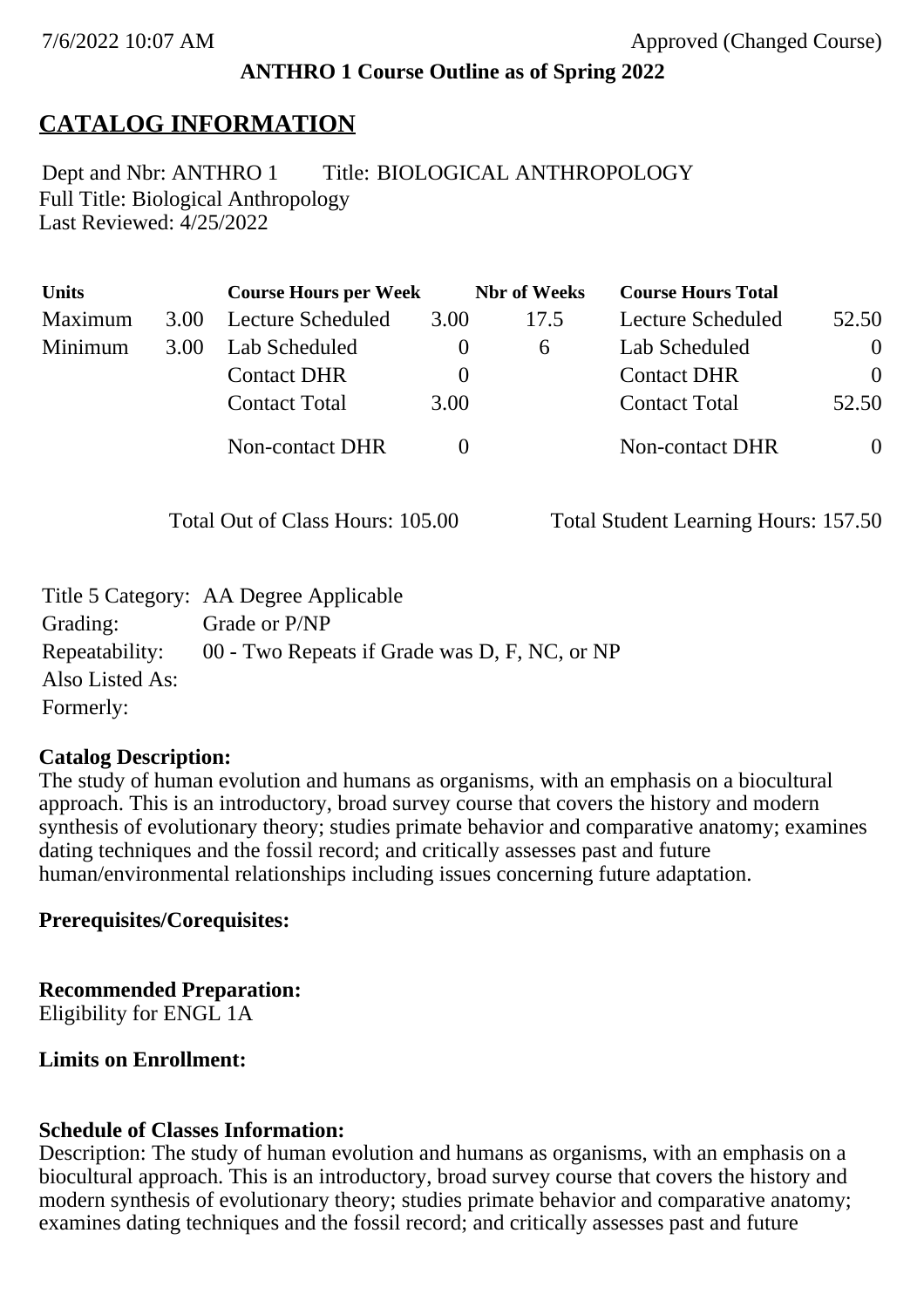human/environmental relationships including issues concerning future adaptation. (Grade or P/NP) Prerequisites/Corequisites: Recommended: Eligibility for ENGL 1A Limits on Enrollment: Transfer Credit: CSU;UC. Repeatability: Two Repeats if Grade was D, F, NC, or NP

# **ARTICULATION, MAJOR, and CERTIFICATION INFORMATION:**

| <b>AS Degree:</b>                 | Area                 |                                         |                  | Effective: | Inactive: |
|-----------------------------------|----------------------|-----------------------------------------|------------------|------------|-----------|
|                                   | C                    | <b>Natural Sciences</b>                 |                  | Fall 1981  |           |
|                                   | H                    | Global Perspective and                  |                  |            |           |
|                                   |                      | <b>Environmental Literacy</b>           |                  |            |           |
| <b>CSU GE:</b>                    | <b>Transfer Area</b> |                                         |                  | Effective: | Inactive: |
|                                   | <b>B2</b>            | Life Science                            |                  | Fall 1981  |           |
| IGETC:                            | <b>Transfer Area</b> |                                         |                  | Effective: | Inactive: |
|                                   | 5B                   | <b>Biological Sciences</b>              |                  | Fall 1981  |           |
| <b>CSU Transfer: Transferable</b> |                      | Effective:                              | Fall 1981        | Inactive:  |           |
| <b>UC Transfer:</b> Transferable  |                      | Effective:                              | <b>Fall 1981</b> | Inactive:  |           |
| CID:                              |                      |                                         |                  |            |           |
| CID Descriptor: ANTH 110          |                      | Introduction to Biological Anthropology |                  |            |           |

| CID Descriptor: ANTH 110         | Introduction to Biological Anthropology |
|----------------------------------|-----------------------------------------|
| $SRJC$ Equivalent Course $(s)$ : | ANTHRO1                                 |

**Certificate/Major Applicable:** 

[Major Applicable Course](SR_ClassCheck.aspx?CourseKey=ANTHRO1)

# **COURSE CONTENT**

## **Student Learning Outcomes:**

Upon completion of the course, students will be able to:

1. Discuss the fundamental concepts of evolutionary theory, including the various mechanisms of evolution, including natural selection, genetic mutation, gene flow, genetic drift and emerging studies of epi-genetic influences.

2. Apply anthropological vocabulary and concepts to evaluate alternate phylogenies of ancient primates within a framework of evolutionary theory.

3. Analyze contemporary issues of primate evolution and survival; human health and medicine; human impacts on environments and future primate adaptation.

## **Objectives:**

Upon completion of this course, students will be able to:

1. Demonstrate knowledge of the terms, concepts and research methodologies used in the study of human evolution and diversity.

2. Discuss the developmental history of evolutionary theory, including the ability to convey basic knowledge of the principles of human genetics at the cellular and molecular level of DNA structure and replication.

3. Identify the major forces of evolution.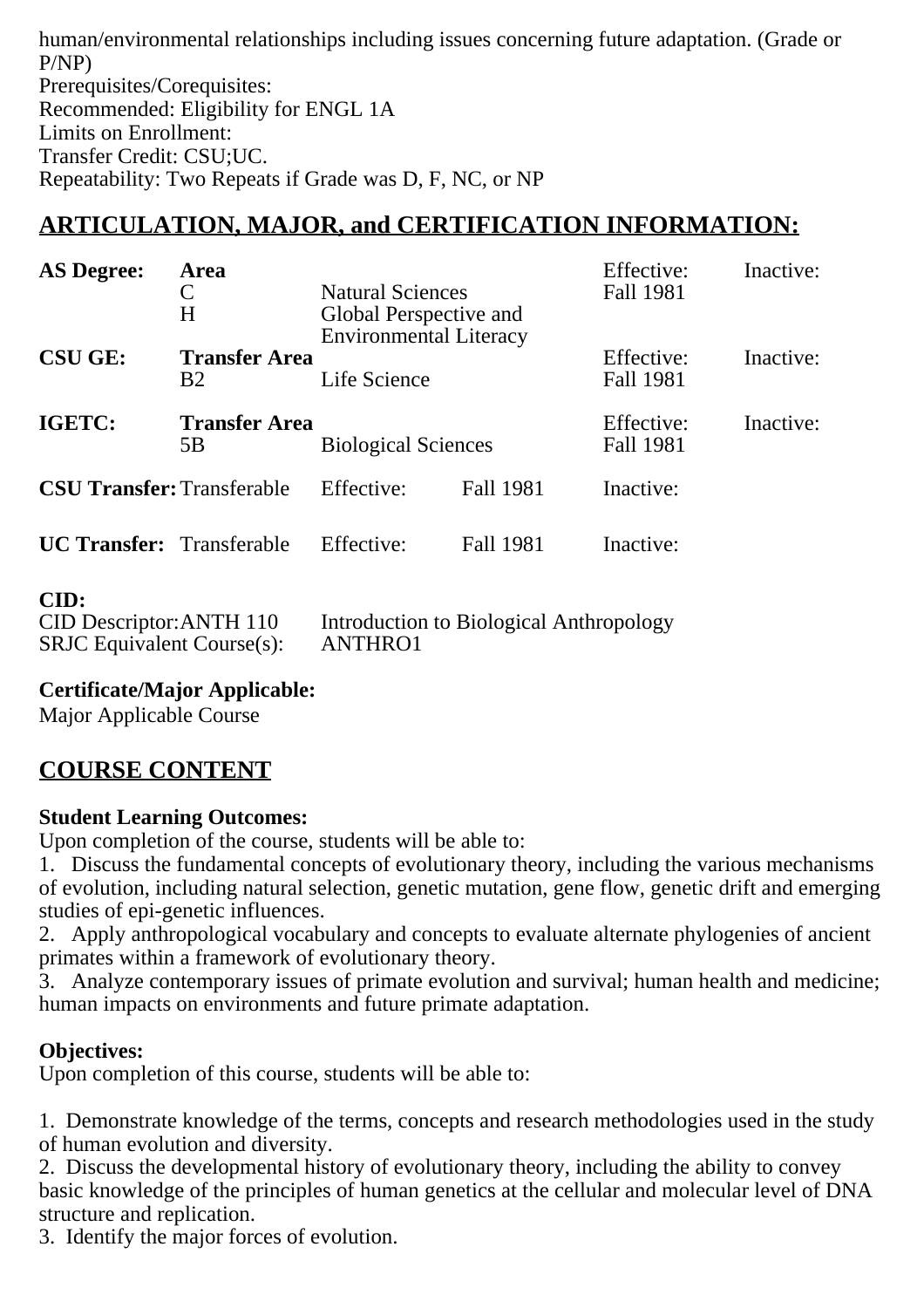4. Compare different classification systems, and describe humankind within the contemporary primate order (e.g., classic taxonomy, cladistics, phylogeny).

5. Describe the adaptive relationships of primates with their environmental world (e.g., anatomy, social behavior, subsistence, culture), including the ability to discuss the issues surrounding the survival of non-human primates today.

6. Demonstrate a basic knowledge of fossil specimens relied upon to construct the various phylogenies offered for primate ancestry, with particular emphasis on the debates of hominin ancestry.

7. Recognize and discuss the environmental relationships (climate, geography, and other environmental determinants) of biological and adaptive mechanisms in ancestral populations that gave rise to archaic and modern human diversity.

8. Assess the ways in which cultural aspects of the human species intersect with biological evolutionary processes that may impact our potential evolutionary trajectories.

9. Evaluate the ways in which humans have impacted the natural environment and how that impact now challenges the future survival of humankind.

## **Topics and Scope:**

I. Introduction to Anthropology as a scientific discipline and to the methods of scientific inquiry<br>II. Tl

The development of modern evolutionary theory

III. Natural Selection and other forces of evolution such as mutation, genetic drift, gene flow as mechanisms that may give rise to speciation

IV. The structure of DNA as heritable material, including principles of replication and reproduction at the cellular and molecular levels

V. Modern populations, human diversity

VI. Bioethics and genetic innovation

VII. Primate taxonomy and skeletal anatomy

VIII. The social behavior of non-human primates and the environmental challenges they face today

IX. Geologic time scales and chronometric dating techniques to assess deep time.

X. Early primate evolution: The first primates

XI. Early hominid forms in Africa and the origins of culture(s) as an environmental adaptive mechanism

XII. Names, dates, cranial capacities, and morphological and genetic changes in the human fossil records over time

XIII. Evolution and expansion of Homo erectus from Africa into Asia and Europe

 A. The continuing evolution of Lower Paleolithic culture as an adaptation to expanding environments.

B. Impact of hominids on early megafauna

XIV. Evolution and expansion of Homo sapiens in Africa, Asia, and Europe

A. The Neanderthals and other archaic forms

B. Middle Paleolithic cultures maximizing global environmental niches

XV. Origin and expansion of anatomically modern Homo sapiens through Africa, Europe, Asia, Australia, and the Americas

A. Upper Paleolithic cultures maximizing global environmental niches

B. Impact of hominids on contemporary environments

XVI. The relationship among human biology, culture, and the spread of disease

XVII. Summary of global environmental impact of the human species and challenges for the survival of human beings in the twenty-first century

## **Assignment:**